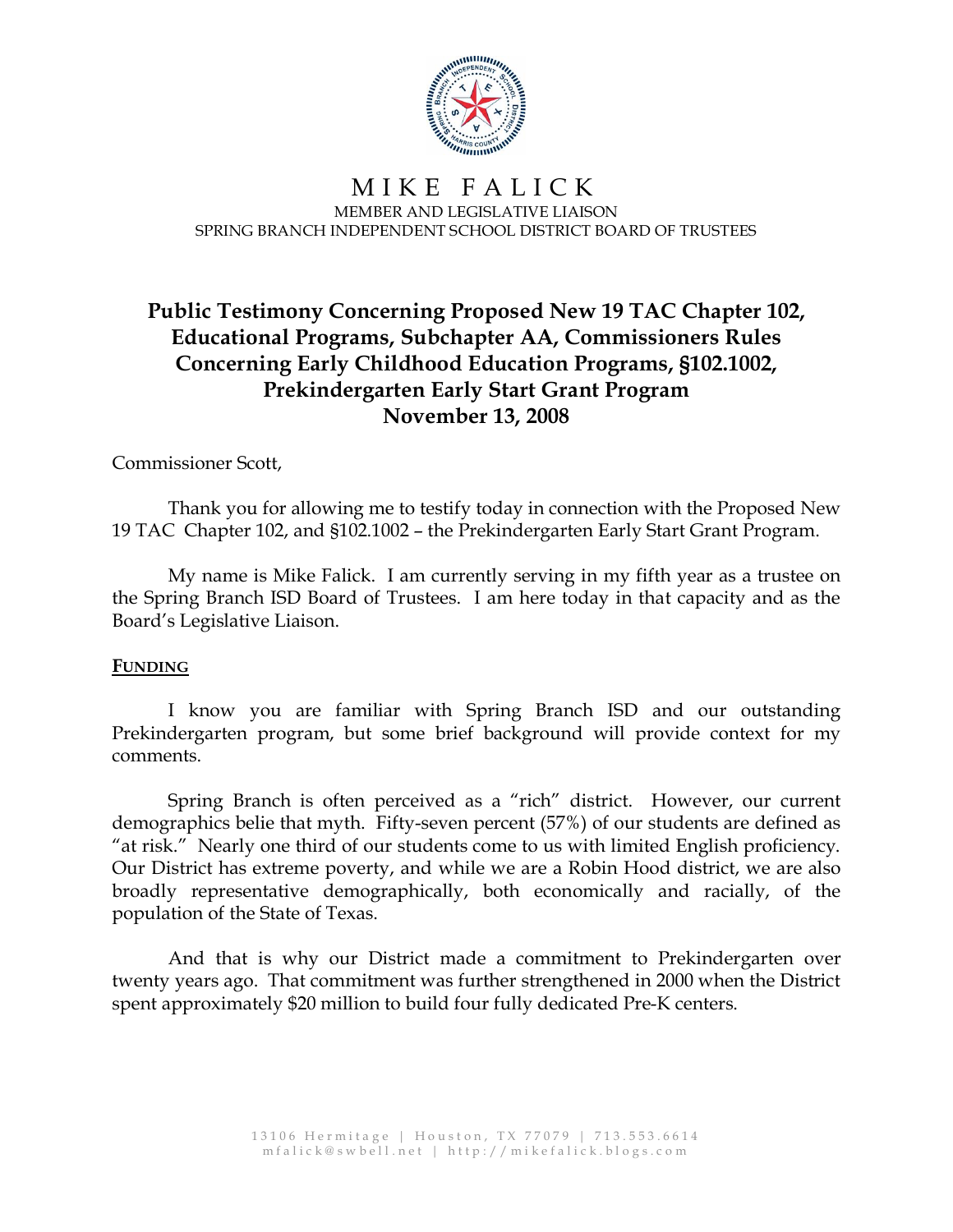

Our program currently serves 2,017 students. Of those, 1,712 (85%) are eligible students under the current funding system. Each Pre-K classroom has a maximum of 22 students and is served by a certified teacher and an assistant.

As a result of our strong, long-term commitment to Pre-K, our students who attend the program show marked improvement over those students who do not. Our longitudinal data shows improvements in both academic and social skills, and these students, many of whom come from challenging environments, are successful specifically because of the skills they obtain from our program.

Our program is funded through the following funding streams:

- \$5,011,770.00 WADA Funding
- \$3,275,261.11 Pre-K Expansion Grant
- \$1,770,532.67 General Fund
- \$1,238,440.86 Tuition

We have received the Pre-K Expansion Grant for the past several years, and as you can see, it forms an integral and essential component of our current funding. And like most school districts, under the hold harmless, Spring Branch has no way to replace this funding. Loss of the thirty percent (30%) of the funding that comes from the Grant would be devastating to our program and the students we serve.

Indeed, on October 20, our Board reviewed the impact that the loss of the Grant funding would have and the programmatic changes that would be necessary. In short, each of the proposed changes would negatively impact our students. These changes include the likely reduction of the program from full day to half day, elimination of assistants, elimination of teachers, and closing Pre-K center(s).

Under the Rules as proposed, Spring Branch does not fall within any of the three tiers for eligibility for the Grant. While arguably, Spring Branch should be a Tier 2 District, Tier 2 requires that the district "demonstrated improved student performance results for the last three consecutive years on the Grade 3 assessment instruments." In 2006, 93% of Spring Branch's English speaking students passed the third grade reading TAKS test. In 2007, "only" 92% of these students passed. A strict reading of the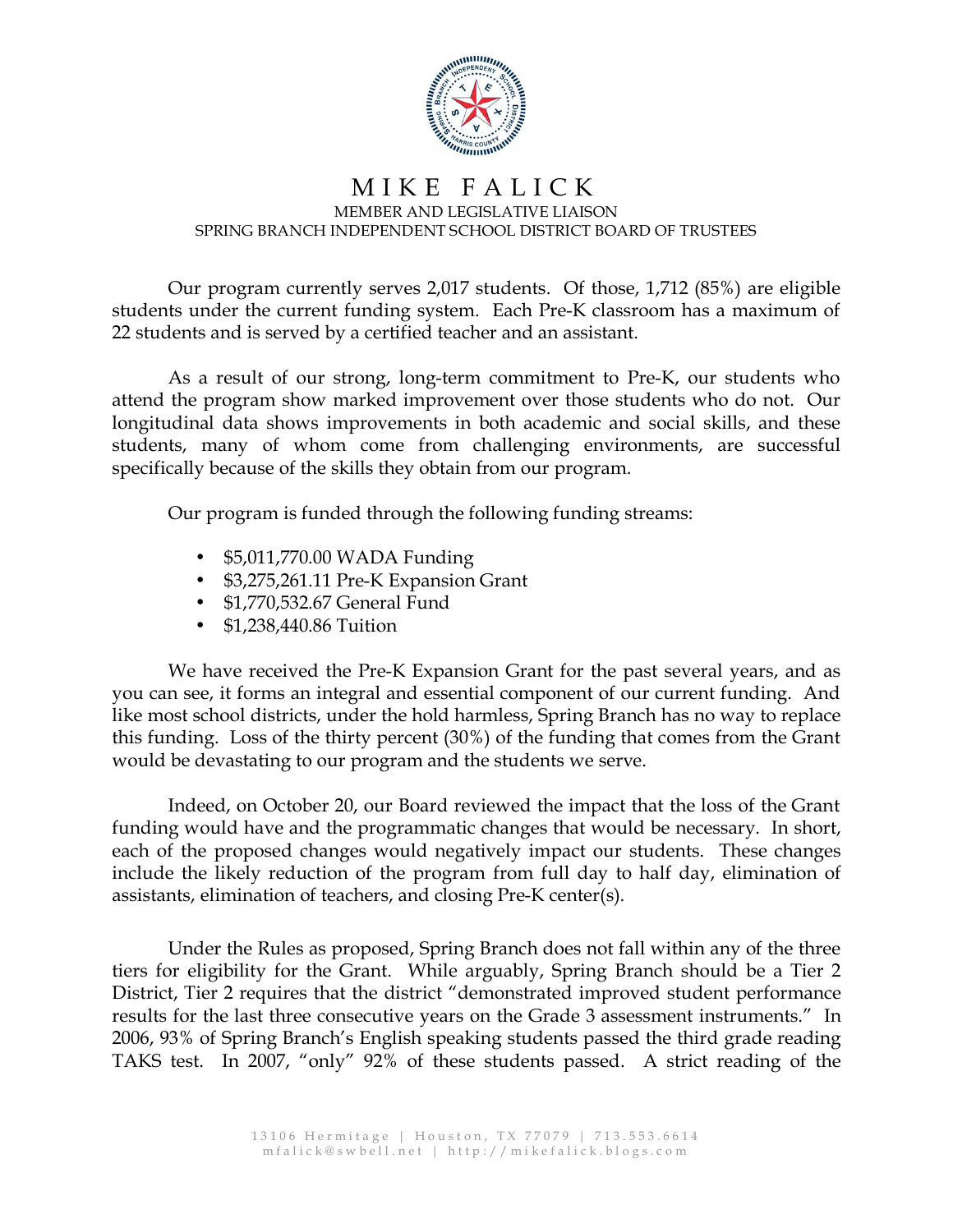

proposed Rules would eliminate Spring Branch from eligibility, even though these students are performing at the exemplary level.

In addition, if Spring Branch is a Tier 2 District, the proposed Rules appear likely to result in a significant decrease in the funding available to Spring Branch. We urge you to reclassify the funding tiers to maintain funding for programs that have demonstrated continued commitment and success.

Finally, under the proposed Rules, a Tier 2 District that does not receive Grant funding for three years, it can then become eligible to reapply for funding as a Tier 1 applicant if its third grade TAKS scores are "substantially below the state average." A school district that has demonstrated success should not have to fail its students for 3 years in order to "fail its way" back into the Grant. By maintaining existing grant funding for successful programs, the funding system will ensure continued student success.

Spring Branch urges you to modify the proposed Rules to continue funding for highly successful, robust programs such as ours. The 2,000+ students in our program will suffer educationally and developmentally in the absence of our Pre-K program. A school district that has exhibited a strong, long-term commitment to enhancing the education of our most at-risk students should not be penalized in favor of unproven, untested programs.

#### **CURRICULUM**

In addition to the funding issues, Spring Branch is concerned about the mandated changes contained in the proposed rules that would meaningfully and negatively impact our program. More specifically, there are several sections of the proposed rules we would like to see deleted or modified.

First, the new Rules (§102.1002(h)(2)) require that "each grantee must provide a prekindergarten program . . . that is aligned with the Texas Prekindergarten Guidelines." These Guidelines, which the Texas Education Agency's website say are "voluntary," are not as well developed and robust as the curriculum being used in Spring Branch today. The rules should be modified to comply with the fact that the Guidelines are intended to be voluntary.